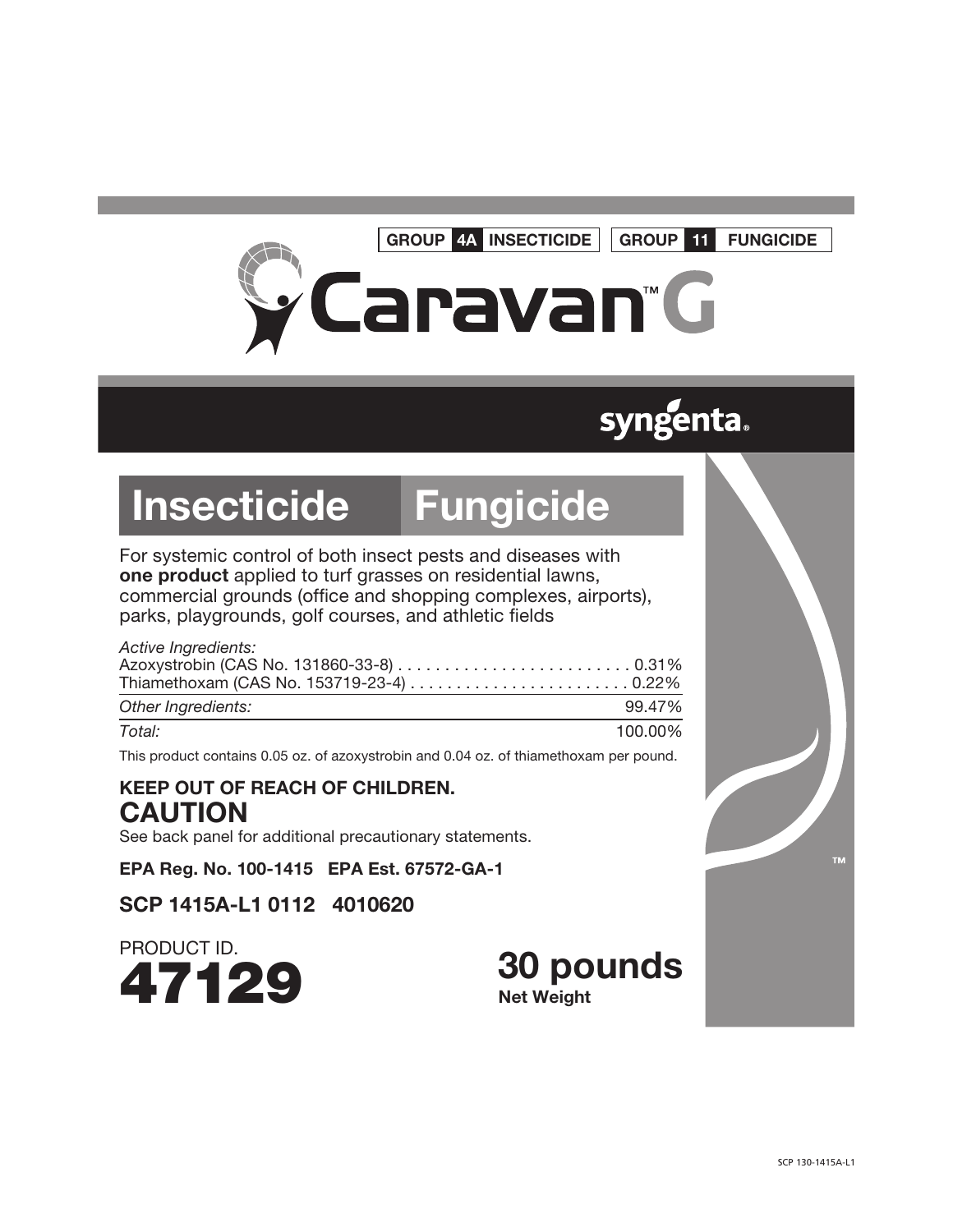| <b>FIRST AID</b>                                                                                                                                                                     |                                                                                                                                                                                                                                        |  |
|--------------------------------------------------------------------------------------------------------------------------------------------------------------------------------------|----------------------------------------------------------------------------------------------------------------------------------------------------------------------------------------------------------------------------------------|--|
| If in eyes                                                                                                                                                                           | • Hold eye open and rinse slowly and gently with water for 15-20 minutes.<br>Remove contact lenses, if present, after the first 5 minutes, then continue<br>rinsing.<br>• Call a poison control center or doctor for treatment advice. |  |
| going for treatment.                                                                                                                                                                 | Have the product container or label with you when calling a poison control center or doctor, or                                                                                                                                        |  |
| <b>HOT LINE NUMBER</b><br>For 24-Hour Medical Emergency Assistance (Human or Animal) or<br>Chemical Emergency Assistance (Spill, Leak, Fire, or Accident),<br>Call<br>1-800-888-8372 |                                                                                                                                                                                                                                        |  |

#### **PRECAUTIONARY STATEMENTS**

#### **Hazards to Humans and Domestic Animals**

#### **CAUTION**

Causes moderate eye irritation. Avoid contact with eyes or clothing. Wash thoroughly with soap and water after handling and before eating, drinking, chewing gum, using tobacco, or using the toilet.

#### **Personal Protective Equipment (PPE)**

#### **Applicators and other handlers must wear:**

- • Long-sleeved shirt and long pants
- Shoes plus socks

#### **User Safety Requirements**

Follow manufacturer's instructions for cleaning/maintaining PPE. If no such instructions for washables exist, use detergent and hot water. Keep and wash PPE separately from other laundry.

#### **Engineering Control Statements**

When handlers use closed systems, enclosed cabs, in a manner that meets the requirements listed in the Worker Protection Standard (WPS) for agricultural pesticides [40 CFR 170.240(d)(4-6)], the handler PPE requirements may be reduced or modified as specified in the WPS.

#### **User Safety Recommendations**

#### **Users should:**

- • Wash hands before eating, drinking, chewing gum, using tobacco, or using the toilet. Wash thoroughly with soap and water after handling.
- Remove clothing/PPE immediately if pesticide gets inside. Then wash thoroughly and put on clean clothing.
- Remove PPE immediately after handling this product. Wash the outside of gloves before removing. As soon as possible, wash thoroughly and change into clean clothing.

#### **Environmental Hazards**

This product is toxic to wildlife and highly toxic to aquatic invertebrates. This product contains thiamethoxam, which is highly toxic to bees. Do not apply granules to non-turf areas.

For terrestrial uses: Do not apply directly to water, or to areas where surface water is present, or to intertidal areas below the mean high water mark. Run-off from treated areas may be hazardous to aquatic organisms in neighboring areas. Do not contaminate water when disposing of equipment wash waters.

#### **• Surface Water Advisory**

This product may impact surface water quality due to run-off of rain water. This is especially true for poorly draining soils and soils with shallow ground water. This product is classified as having a high potential for reaching surface water via run-off for several months or more after application. A level, well-maintained vegetative buffer strip between areas to which this product is applied and surface water features such as ponds, streams, and springs will reduce the potential loading of thiamethoxam water from runoff and sediment. Run-off of this product will be reduced by avoiding applications when rainfall is forecast to occur within 48 hours. (See manual at the following internet address: http://www.wsi.nrcs.usda.gov/products/W2Q/pest/core4.html.)

#### **• Ground Water Advisory**

Thiamethoxam has properties and characteristics associated with chemicals detected in ground water. This chemical may leach into ground water if used in areas where soils are permeable, particularly where the water table is shallow.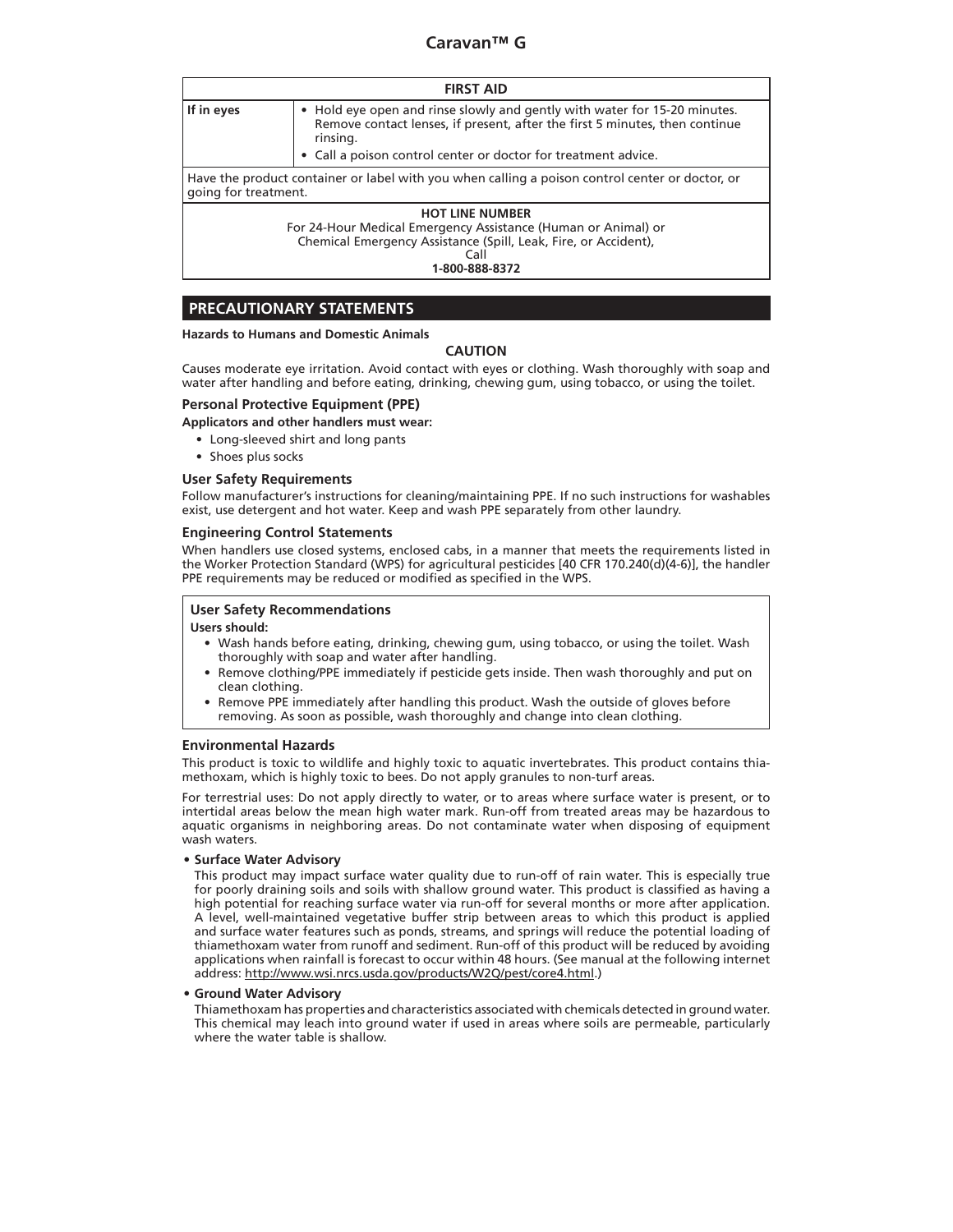#### **CONDITIONS OF SALE AND LIMITATION OF WARRANTY AND LIABILITY**

**NOTICE:** Read the entire Directions for Use and Conditions of Sale and Limitation of Warranty and Liability before buying or using this product. If the terms are not acceptable, return the product at once, unopened, and the purchase price will be refunded.

The Directions for Use of this product must be followed carefully. It is impossible to eliminate all risks inherently associated with the use of this product. Crop injury, ineffectiveness, or other unintended consequences may result because of such factors as manner of use or application, weather or crop conditions, presence of other materials, or other influencing factors in the use of the product, which are beyond the control of SYNGENTA CROP PROTECTION, LLC or Seller. To the extent permitted by applicable law, Buyer and User agree to hold SYNGENTA and Seller harmless for any claims relating to such factors.

SYNGENTA warrants that this product conforms to the chemical description on the label and is reasonably fit for the purposes stated in the Directions for Use, subject to the inherent risks referred to above, when used in accordance with the directions under normal use conditions. To the extent permitted by applicable law: (1) this warranty does not extend to the use of the product contrary to label instructions or under conditions not reasonably foreseeable to or beyond the control of Seller or SYNGENTA, and (2) Buyer and User assume the risk of any such use. TO THE EXTENT PERMITTED BY APPLICABLE LAW, SYNGENTA MAKES NO WARRANTIES OF MERCHANTABILITY OR OF FITNESS FOR A PARTICULAR PURPOSE, NOR ANY OTHER EXPRESS OR IMPLIED WARRANTY, EXCEPT AS WARRANTED BY THIS LABEL.

To the extent permitted by applicable law, in no event shall SYNGENTA be liable for any incidental, consequential, or special damages resulting from the use or handling of this product. **TO THE EXTENT PERMITTED BY APPLICABLE LAW, THE EXCLUSIVE REMEDY OF THE USER OR BUYER, AND THE EXCLUSIVE LIABILITY OF SYNGENTA AND SELLER FOR ANY AND ALL CLAIMS, LOSSES, INJURIES, OR DAMAGES (INCLUDING CLAIMS BASES ON BREACH OF WARRANTY, CONTRACT, NEGLIGENCE, TORT, STRICT LIABILITY, OR OTHERWISE) RESULTING FROM THE USE OR HANDLING OF THIS PRODUCT, SHALL BE THE RETURN OF THE PURCHASE PRICE OF THE PRODUCT OR, AT THE ELECTION OF SYNGENTA OR SELLER, THE REPLACEMENT OF THE PRODUCT.**

SYNGENTA and Seller offer this product, and Buyer and User accept it, subject to the foregoing Conditions of Sale and Limitation of Warranty and Liability, which may not be modified except by written agreement signed by a duly authorized representative of SYNGENTA.

#### **DIRECTIONS FOR USE**

It is a violation of Federal law to use this product in a manner inconsistent with its labeling.

Do not apply this product in a way that will contact workers or other persons, either directly or through drift. Only protected handlers are allowed in the area during application. For any requirements specific to your State or Tribe, consult the agency responsible for pesticide regulation.

#### **NON-AGRICULTURAL USE REQUIREMENTS**

The requirements in this box apply to uses of this product that are NOT within the scope of the Worker Protection Standard for agricultural pesticides (40 CFR Part 170). The WPS applies only when this product is used to produce agricultural plants on farms, forests, nurseries, or greenhouses.

**Keep unprotected persons out of the treated areas until application is complete.**

**FAILURE TO FOLLOW THE DIRECTIONS FOR USE AND PRECAUTIONS ON THIS LABEL MAY RESULT IN CROP INJURY, POOR INSECT CONTROL, AND/OR ILLEGAL RESIDUES.**

#### **USE INFORMATION**

Caravan G contains two active ingredients: an insecticide, thiamethoxam, plus a fungicide, azoxystrobin. Thiamethoxam and azoxystrobin provide broad-spectrum, systemic control of turf insects and diseases listed on the label. Rainfall or irrigation allows the active ingredients in Caravan G to be released from the granule. Once released, thiamethoxam and azoxystrobin are readily absorbed by plant foliage and plant roots. The active ingredients translocate (move upwards and outward) in the plant to the sites of pest infestation.

Thiamethoxam is a systemically active insecticide active against certain foliar (sucking and chewing), crown, and soil pests. In the soil, thiamethoxam will control soil pests upon contact or ingestion of the active ingredient. Through insect feeding on the plant, pests are exposed to thiamethoxam. Feeding will stop within minutes to hours of exposure and be followed by death of the pest. The moderate persistence of thiamethoxam in the soil and foliage also provides residual control of labeled pests. Thiamethoxam is not active as an ovicide or as an insect growth regulator.

Azoxystrobin is a broad-spectrum, preventative fungicide with systemic uptake and distribution within plant foliage and roots with residual preventative and curative activity recommended for the control of many important turf diseases.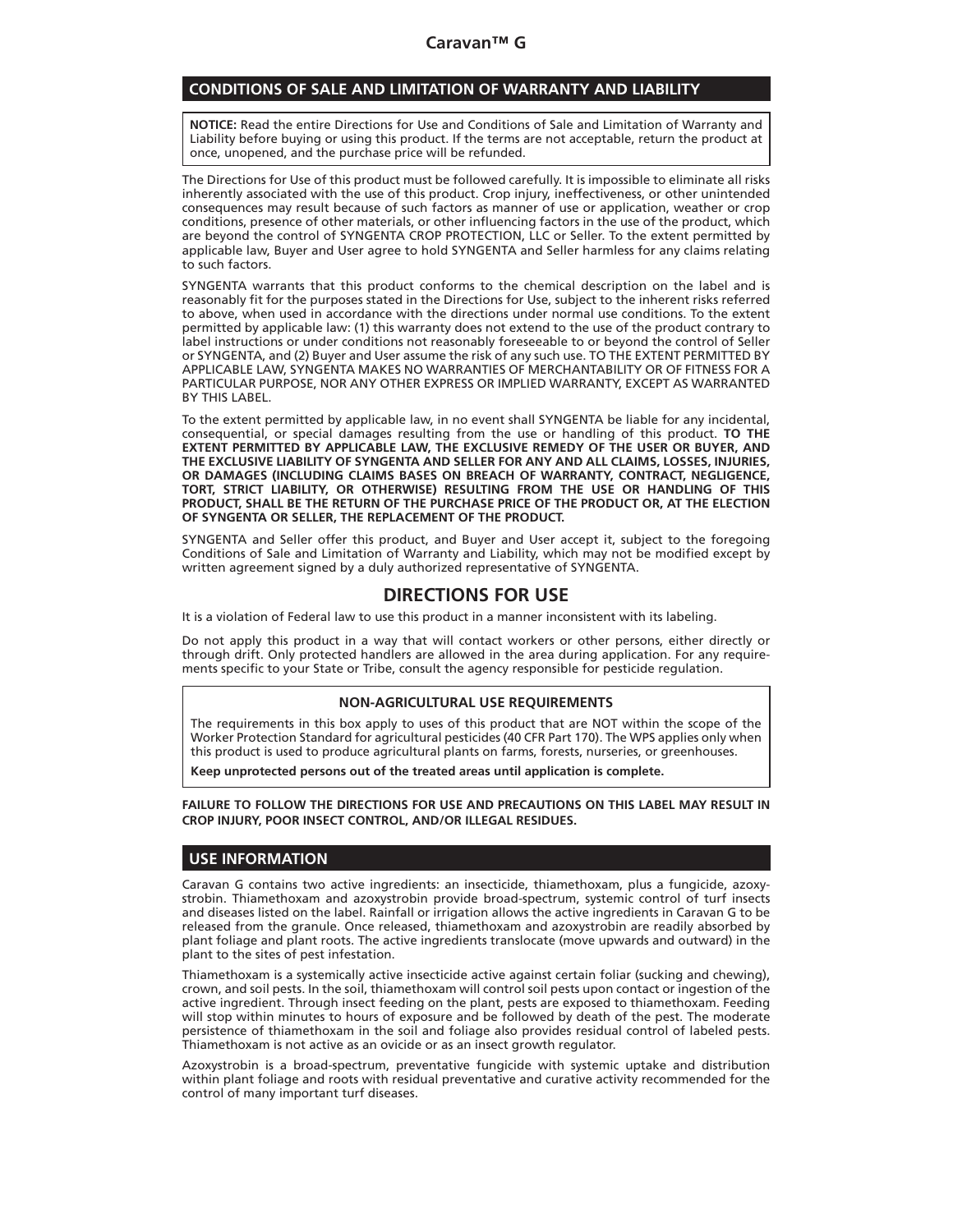#### **Resistance Management**

**GROUP 4A INSECTICIDE**

**Thiamethoxam** – Thiamethoxam, the active insecticide in Caravan G, belongs to the neonicotinoid class of chemistry (Group 4A Insecticide), which is not known to be cross-resistant to any other class of insecticides. However, insect pests are known to develop resistance to products used repeatedly. Because resistance development cannot be predicted, the use of Caravan G should conform to sound resistance management strategies established for the crop and use area. Strategies should include rotation of chemicals with different modes of action, limitation of the number of successive generations of the target pest being treated with the same compound, and adherence to labeled directions.

Consult your local pest control advisor or extension office for additional methods for preventing resistance development. Syngenta encourages responsible product stewardship to ensure effective long-term control of the insect pests on this label.



**Azoxystrobin** -- Azoxystrobin is a Group 11 fungicide. The mode of action of azoxystrobin is the inhibition of the Qo (quinone outside) site within the electron transport system (QoI) [Group 11]. Fungal pathogens can develop resistance to products with the same mode of action when used repeatedly. Azoxystrobin is not cross-resistant with other classes of fungicides which have different modes of action. Because resistance development cannot be predicted, use of this product should conform to resistance management strategies established for turf in your area. Consult your local or State turf authorities for resistance management strategies that are complementary to those on this label.

Resistance management strategies may include rotating or alternating with products having different modes of action or limiting the total number of applications per season. Avoid alternation with other QoIs, such as pyraclostrobin and trifloxystrobin. Caravan G should not be alternated with fungicides to which resistance has already developed. Continual use of Caravan G may allow less sensitive strains of pathogens to increase in the population and reduce the efficacy of Caravan G. Syngenta Crop Protection encourages responsible resistance management to ensure effective long-term control of the fungal diseases on this label.

#### **APPLICATION TO TURFGRASS**

#### **Sites of Application**

Caravan G can be used for applications to turf grasses on residential lawns, commercial grounds (office and shopping complexes, airports), parks, playgrounds, golf courses, and athletic fields.

#### **Restrictions**

Apply only to turf areas. Do not apply to non-turf areas.

Not for use on production ornamentals or non-bearing fruit and nut trees in nurseries.

Do not exceed 120 pounds of product per acre per year (0.37 lb. azoxystrobin and 0.26 lb. thiamethoxam per acre per year).

Do not distribute Caravan G from the palm of the hand.

Caravan G is extremely phytotoxic to certain apple varieties. Extreme care must be taken to prevent injury to apple trees. DO NOT spread Caravan G where granules may reach apple trees.

#### **Application Methods**

Apply Caravan G as a broadcast application to turfgrass for control of targeted pests. With calibrated granular equipment, uniformly broadcast Caravan G over the area being treated. Apply with a broadcast or drop spreader. (See **Spreader Settings**.) Uniform coverage is necessary to provide the most effective level of control.

#### **Application Timing**

Caravan G can be applied to established turf or at seeding or during seed germination. Caravan G is effective when applied at labeled rates to help prevent and control turf insects and diseases.

To help prevent white grubs, apply Caravan G up to 45 days before the historical peak of adult flight for the targeted species. Irrigate within seven (7) days of application to move Caravan G into the root zone where grubs feed.

To control white grubs, apply Caravan G from egg hatch to 2<sup>nd</sup> instar. For optimum white grub control, apply Caravan G from peak adult flight through egg hatch of the primary species being targeted. Irrigate within one (1) day of application to move Caravan G into the root zone where grubs feed. Maintain adequate soil moisture before and after application for optimum control and healthy turfgrass growth. Excessively wet or dry conditions may impact the performance of Caravan G against white grubs and mole crickets. Do not mow the turf until the treated area has been irrigated or rainfall has occurred to allow for maximum and uniform uptake into the turfgrass or soil.

**Suppression only Mole Crickets:** For suppression of mole crickets, apply Caravan G preventively from first to peak egg hatch of the generation being targeted. Apply Caravan G early in the development of the younger stages when mole crickets are more susceptible. When populations are high and/or the insects are near the adult stage, mix Caravan G with another insecticide active against mole crickets.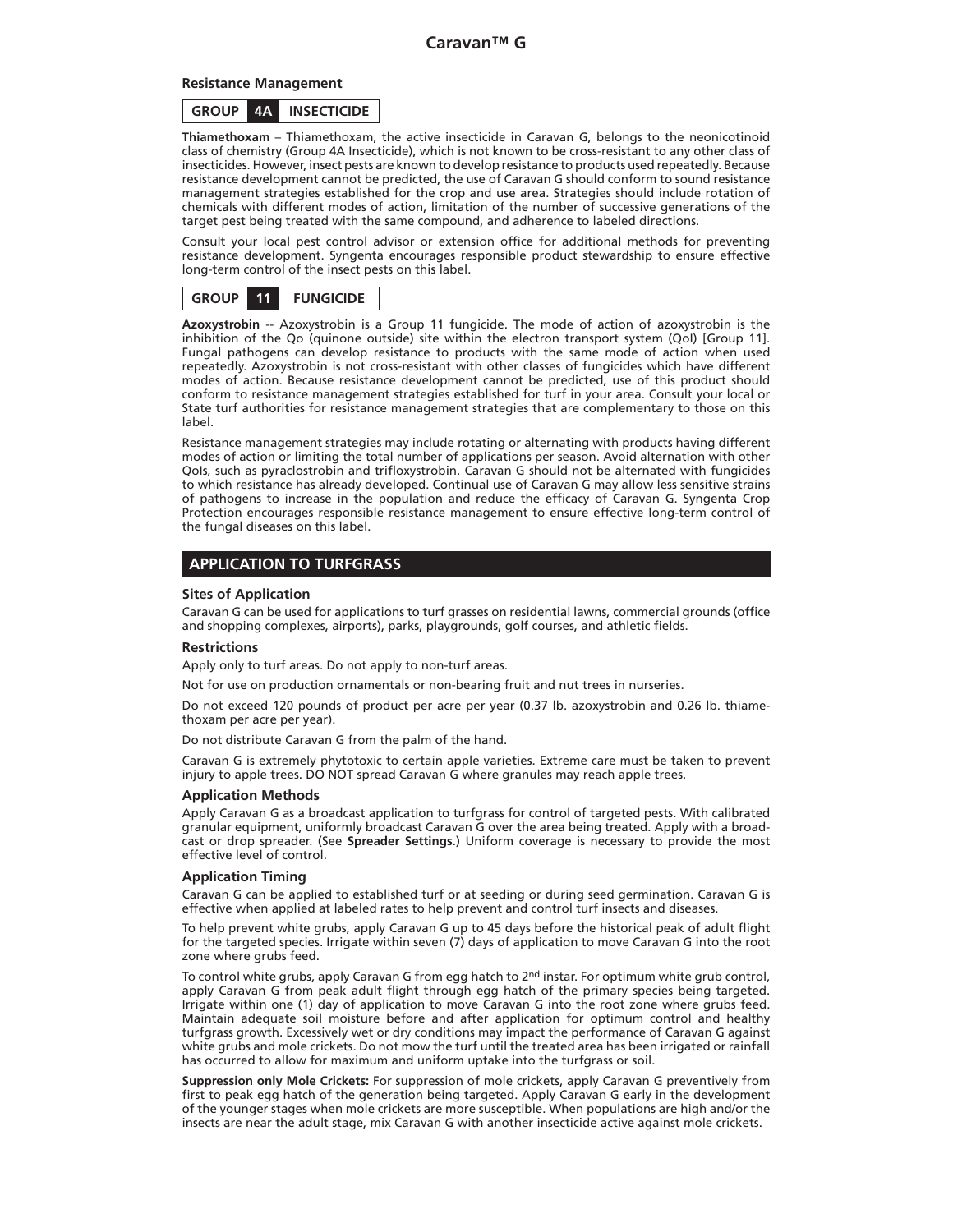#### **DIRECTIONS FOR APPLICATION FOR TURF INSECTS**

|                                                                                                                                                                                                                                                                                                                                 | <b>WHEN TO APPLY</b>                                                                                                                                                                                                                                                                                                                                                                                                                                                                                                                                                                                                                                                       |                                                                                                                           |  |  |
|---------------------------------------------------------------------------------------------------------------------------------------------------------------------------------------------------------------------------------------------------------------------------------------------------------------------------------|----------------------------------------------------------------------------------------------------------------------------------------------------------------------------------------------------------------------------------------------------------------------------------------------------------------------------------------------------------------------------------------------------------------------------------------------------------------------------------------------------------------------------------------------------------------------------------------------------------------------------------------------------------------------------|---------------------------------------------------------------------------------------------------------------------------|--|--|
| <b>Insect Pests</b>                                                                                                                                                                                                                                                                                                             | <b>Application Timing</b>                                                                                                                                                                                                                                                                                                                                                                                                                                                                                                                                                                                                                                                  | Dosage of Caravan G                                                                                                       |  |  |
| Larvae (white grubs) of:<br>Aphodius species<br>Asiatic garden beetle<br><b>Billbugs</b><br>(Sphenophorus species)<br>Black turfgrass ataenius<br>European chafer<br>Green June beetle<br>Japanese beetle<br>May or June beetle<br>(Phyllophaga species)<br>Northern masked chafer<br>Oriental beetle<br>Southern masked chafer | For optimum control, treat<br>from peak flight to peak egg<br>hatch.<br>Apply up to 2nd instar grub of<br>the species being targeted.                                                                                                                                                                                                                                                                                                                                                                                                                                                                                                                                      | Apply 2 to 2.8 lbs per 1000 square<br>feet. Use the higher rate for turf<br>with heavy thatch (greater than 3/4<br>inch). |  |  |
| Craneflies (Tipula species)                                                                                                                                                                                                                                                                                                     | For optimum control, apply at<br>oviposition (egg lay).                                                                                                                                                                                                                                                                                                                                                                                                                                                                                                                                                                                                                    |                                                                                                                           |  |  |
| Mole crickets (suppression)<br>(Scapteriscus species)                                                                                                                                                                                                                                                                           | To reduce mole cricket<br>damage, treat from first egg<br>hatch to peak egg hatch.                                                                                                                                                                                                                                                                                                                                                                                                                                                                                                                                                                                         |                                                                                                                           |  |  |
| Chinch bugs (Blissus<br>species)                                                                                                                                                                                                                                                                                                | Apply when young nymphs<br>are first observed.                                                                                                                                                                                                                                                                                                                                                                                                                                                                                                                                                                                                                             |                                                                                                                           |  |  |
| <b>Flea beetles</b><br>Leafhoppers<br>Greenbugs<br>Sod webworms<br><b>Spittlebugs</b>                                                                                                                                                                                                                                           | For optimum control, make<br>application when populations<br>are first observed.                                                                                                                                                                                                                                                                                                                                                                                                                                                                                                                                                                                           |                                                                                                                           |  |  |
| <b>Ants (excluding Carpenter,</b><br>Fire, Harvester, and<br>Pharaoh ants)                                                                                                                                                                                                                                                      | To control ants, treat when<br>ant mounds are first observed.<br>Lawns: Apply 1 teaspoon<br>around each ant hill. Water-<br>in to adequately move active<br>ingredient to target area.<br><b>Green and tee surfaces: To</b><br>achieve optimum control,<br>treat the affected area plus a<br>surrounding 30 foot buffer.<br><b>Fairways and roughs: Treat</b><br>at least 1.5 times the infested<br>area. Water-in to adequately<br>move active ingredient to<br>target area. For additional<br>knockdown activity, utilize<br>with Scimitar <sup>®</sup> GC Insecticide<br>in an insect control spray pro-<br>gram. Consult the Scimitar GC<br>Insecticide label for use. |                                                                                                                           |  |  |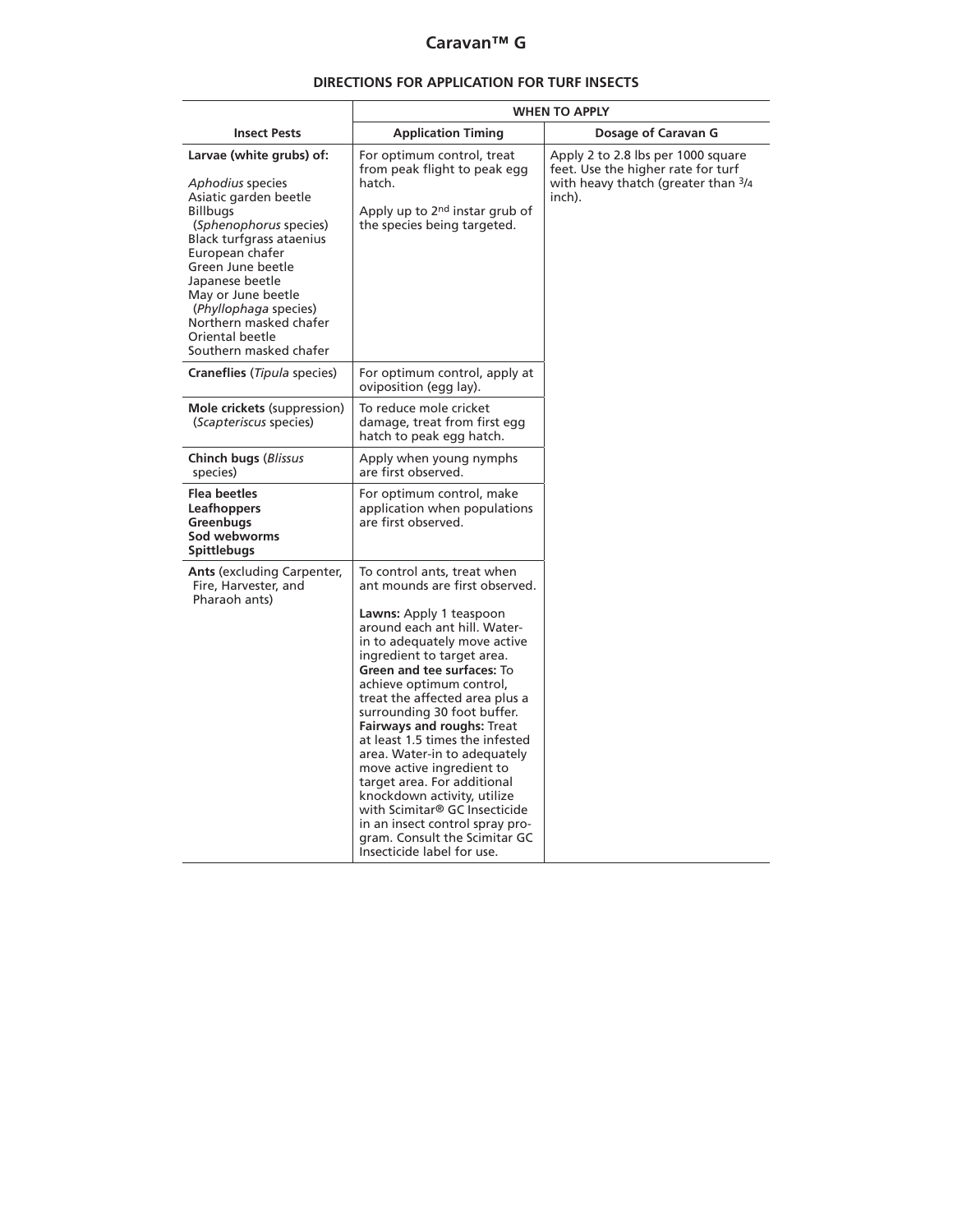#### **DIRECTIONS FOR APPLICATION FOR TURF DISEASES**

#### **Application of Caravan G is recommended in a full-season turf disease control program with Heritage® G or Headway® G.**

|                                                                                          | <b>WHEN TO APPLY</b>                           |                      |                                                                                                                                                                                                                                                                                                                                                                                                                                         |
|------------------------------------------------------------------------------------------|------------------------------------------------|----------------------|-----------------------------------------------------------------------------------------------------------------------------------------------------------------------------------------------------------------------------------------------------------------------------------------------------------------------------------------------------------------------------------------------------------------------------------------|
| <b>Target Diseases</b>                                                                   | Use Rate<br>(lb. product)<br>per 1000 sq. ft.) | Length of<br>Control | <b>Remarks</b>                                                                                                                                                                                                                                                                                                                                                                                                                          |
| Anthracnose<br>(Colletotrichum cereale)                                                  | $2.0 - 2.8$                                    | $14 - 21$            | Use preventively. Begin applications<br>when conditions are favorable for<br>disease infection, prior to disease<br>symptom development. Under high<br>disease pressure, use higher rates of<br>Caravan G. Alternate with a contact<br>fungicide such as Daconil®.                                                                                                                                                                      |
| <b>Brown Patch</b><br>(Rhizoctonia solani)                                               | $2.0 - 2.8$                                    | $14 - 21$            | Apply when conditions are favorable<br>for disease development. Follow up<br>with an application of Heritage G<br>or Headway G 14-21 days after the<br>Caravan G application if needed.                                                                                                                                                                                                                                                 |
| Cool Weather Brown Patch<br><b>Yellow Patch</b><br>(Rhizoctonia/Ceratorhiza<br>cerealis) | $2.0 - 2.8$                                    | $14 - 21$            | Apply in the fall or when conditions<br>are favorable for disease development.                                                                                                                                                                                                                                                                                                                                                          |
| <b>Fairy Ring</b><br>(Lycoperdon spp.,<br>Agrocybe pediades, and<br>Bovistra plumbea)    | $2.0 - 2.8$                                    | $14 - 21$            | Apply as soon as possible after fairy<br>ring symptoms develop. Irrigate with<br>at least 0.5 inches water within 24<br>hours after application if rainfall is<br>not expected. Severely damaged or<br>thin turf may require reseeding. Fairy<br>ring symptoms may take 2 to 3 weeks<br>to disappear following application. A<br>follow-up application of Heritage G or<br>Headway G after 14-21 days may be<br>required in some cases. |
| Microdochium Patch<br>(formerly known as<br>Fusarium Patch)<br>(Microdochium nivale)     | $2.0 - 2.8$                                    | $14 - 21$            | Use preventatively. Apply when<br>conditions are favorable for disease<br>infection, prior to disease symptom<br>development.                                                                                                                                                                                                                                                                                                           |
| Gray Leaf Spot<br>(Pyricularia grisea)                                                   | $2.0 - 2.8$                                    | $14 - 21$            | Use Caravan G in a preventive disease<br>control program. Apply before disease<br>is present and alternate with other<br>fungicide chemistries that control gray<br>leaf spot.                                                                                                                                                                                                                                                          |
| Leaf Rust<br><b>Stem Rust</b><br><b>Stripe Rust</b><br>(Puccinia spp.)                   | $2.0 - 2.8$                                    | $14 - 21$            | Apply when conditions are favorable<br>for disease infection, prior to disease<br>symptom development.                                                                                                                                                                                                                                                                                                                                  |
| Leaf spot<br>(Bipolaris sorokiniana)                                                     | $2.0 - 2.8$                                    | $14 - 21$            | Apply when conditions are favorable<br>for disease development.                                                                                                                                                                                                                                                                                                                                                                         |
| Melting Out<br>(Drechslera poae)                                                         | $2.0 - 2.8$                                    | 14 - 21              | Apply when conditions are favorable<br>for disease development                                                                                                                                                                                                                                                                                                                                                                          |
| <b>Necrotic Ring Spot</b><br>(Ophiosphaerella korrae)                                    | $2.0 - 2.8$                                    | $14 - 21$            | Apply when conditions are favorable<br>for disease development.                                                                                                                                                                                                                                                                                                                                                                         |
| Pink Patch<br>(Limonomyses roseipellis)                                                  | $2.0 - 2.8$                                    | 14 - 21              | Apply when conditions are favorable<br>for disease development.                                                                                                                                                                                                                                                                                                                                                                         |
| Powdery Mildew<br>(Erysiphe graminis)                                                    | $2.0 - 2.8$                                    | 14 - 21              | Apply applications when conditions<br>are favorable for disease infection,<br>prior to disease symptom development.                                                                                                                                                                                                                                                                                                                     |
| *Pythium Blight<br>Pythium Root Rot<br>(Pythium aphanidermatum,<br>Pythium spp.)         | $2.0 - 2.8$                                    | $14 - 21$            | Use preventatively. Apply before<br>disease is present. During periods of<br>prolonged favorable conditions, follow<br>up by treating with Heritage G or<br>Headway G. For use on newly seeded<br>as well as established turf.                                                                                                                                                                                                          |

*continued…*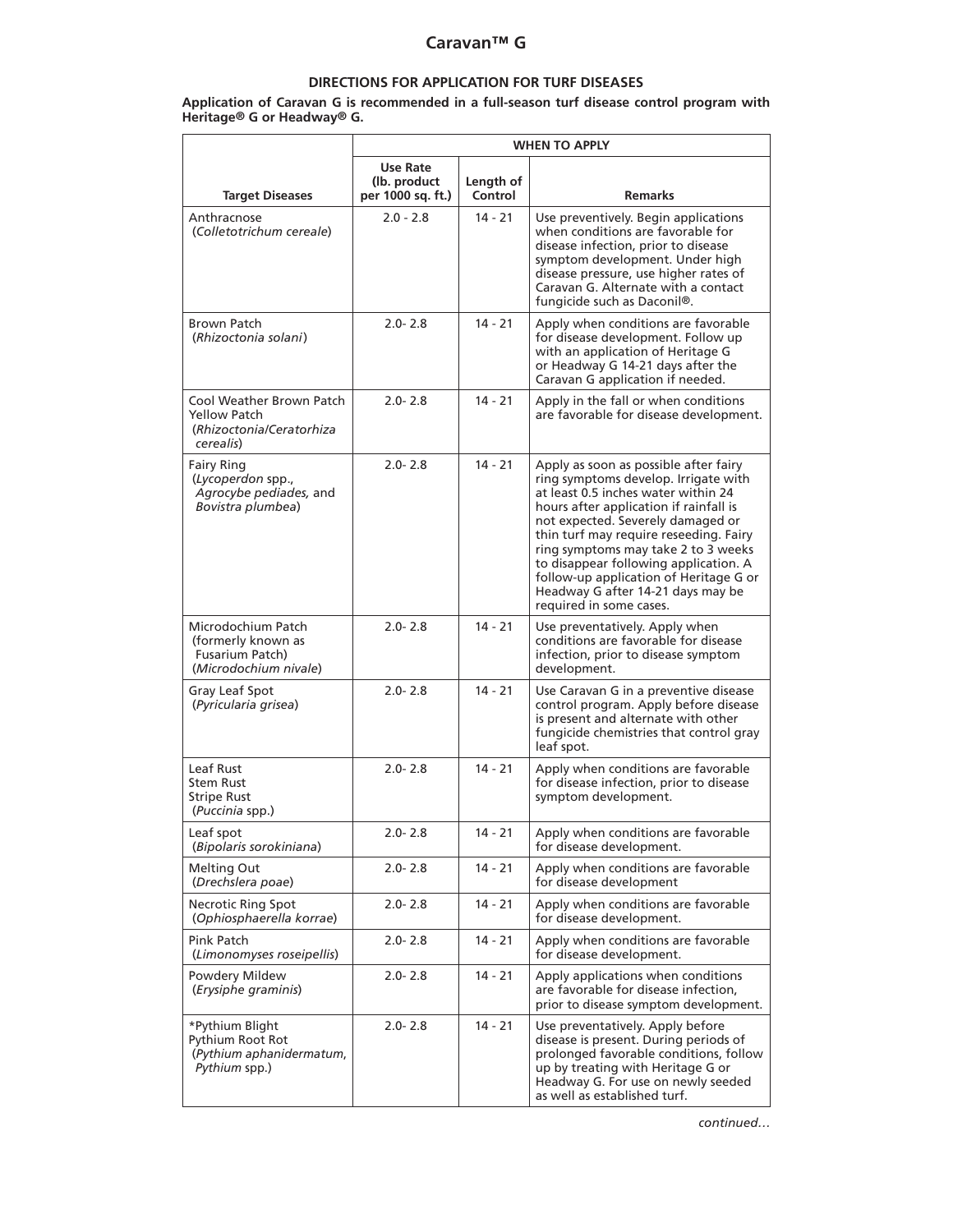|                                                                             | <b>WHEN TO APPLY</b>                                  |                      |                                                                                                                                                                                                                                                                                                                                                                     |  |
|-----------------------------------------------------------------------------|-------------------------------------------------------|----------------------|---------------------------------------------------------------------------------------------------------------------------------------------------------------------------------------------------------------------------------------------------------------------------------------------------------------------------------------------------------------------|--|
| <b>Target Diseases</b>                                                      | <b>Use Rate</b><br>(lb. product)<br>per 1000 sq. ft.) | Length of<br>Control | <b>Remarks</b>                                                                                                                                                                                                                                                                                                                                                      |  |
| <b>Red Thread</b><br>(Laetisaria fuciformis)                                | $2.0 - 2.8$                                           | $14 - 21$            | Apply when conditions are favorable<br>for disease development.                                                                                                                                                                                                                                                                                                     |  |
| Southern Blight<br>(Sclerotium rolfsii)                                     | $2.0 - 2.8$                                           | $14 - 21$            | Apply when conditions are favorable<br>for disease development.                                                                                                                                                                                                                                                                                                     |  |
| Summer Patch<br>(Magnaporthe poae)                                          | $2.0 - 2.8$                                           | $14 - 21$            | Apply when conditions are favorable<br>for disease development. Initiate appli-<br>cations when soil temperatures reach<br>65°F at a 2-inch soil depth.                                                                                                                                                                                                             |  |
| Take-all patch<br>(Gaeumannomyces<br>graminis var. avenae)                  | $2.0 - 2.8$                                           | $14 - 21$            | Begin applications in the fall and<br>spring when conditions are favorable<br>for disease infection, prior to disease<br>symptom development. Follow up<br>with an application of Heritage G<br>or Headway G 14-21 days after the<br>Caravan G application.                                                                                                         |  |
| Large Patch, Zoysia Patch,<br>(Rhizoctonia solani)                          | $2.0 - 2.8$                                           | $14 - 21$            | For Large Patch of all warm season<br>turfgrasses, apply in the fall prior to<br>infection or when conditions are favor-<br>able for infection. Follow up with a<br>repeat application of Heritage G.<br>For Zoysia Patch, apply approximately<br>one month prior to zoysiagrass dor-<br>mancy. Follow up with an application<br>of Heritage G 14 to 21 days later. |  |
| Rhizoctonia Leaf & Sheath<br>Blight (Rhizoctonia zeae)                      | $2.0 - 2.8$                                           | $14 - 21$            | For Leaf & Sheath Spot (R. zeae), apply<br>when conditions are favorable for<br>infection such as sequential periods of<br>temperatures at or above 90 degrees<br>Fahrenheit. For curative control, follow<br>up with applications of Heritage G.                                                                                                                   |  |
| <b>Brown Ring Patch</b><br>(Waitea/Chrysorhiza<br>circinata var. circinata) | $2.0 - 2.8$                                           | $14 - 21$            | Apply when conditions are favorable<br>for disease development                                                                                                                                                                                                                                                                                                      |  |

#### **Spreader Settings**

| <b>Spreader Brand</b> | Model                    | $2.0$ lb. per<br>1.000 $ft2$ | 2.8 lb. per<br>1.000 $ft2$ | Approximate<br>Swath Width |
|-----------------------|--------------------------|------------------------------|----------------------------|----------------------------|
| Agri-Fab              | 45-03881                 | N/A                          | 2                          | 6 ft.                      |
| Andersons             | AccuPro 1000             | L <sup>1</sup> /2            | M <sup>1</sup> /2          | $10$ ft.                   |
| Andersons             | AccuPro 2000             | $L^{1/2}$                    | M <sup>1</sup> /2          | 10 ft.                     |
| Andersons             | SR-2000                  | L <sup>1</sup> /2            | M <sup>1</sup> /2          | $10$ ft.                   |
| Earthway Ev-N-Spread  | 2050                     | 7                            | 8                          | 8 ft.                      |
| Earthway Ev-N-Spread  | 2170                     | 13                           | 14                         | 8 ft.                      |
| Lesco                 | <b>Commercial Plus</b>   | 8                            | 10 <sup>10</sup>           | 10 ft.                     |
| Lesco                 | <b>Commercial Rotary</b> | A <sup>1</sup> /2            | $B^{1/2}$                  | $10$ ft.                   |
| Perma-Green           | Magnum B1B               | 5.5                          | 6                          | 7 ft.                      |
| Prizelawn             | BF I                     | M                            | N                          | $10$ ft.                   |
| Prizelawn             | <b>CBR III</b>           | J <sup>1</sup> /2            | К                          | 10 ft.                     |
| Scotts                | <b>Precision Green</b>   | 3.5                          | 4.5                        | 2 ft.                      |
| Spyker Rotary         | 46-22                    | 2.5                          | 3                          | 6 ft.                      |
| Turfco                | T-3000                   | 3.5                          | 4                          | $13$ ft.                   |

Spreader settings are approximate. Differences may occur due to condition of spreader, speed at which applied, and roughness of area treated. Be sure to check spreader at the beginning of the application; adjust spreader if necessary.

**Broadcast Spreaders:** If your lawn is rectangular, apply two border strips across each end for a turning area. If your lawn is an irregular shape, apply a border strip completely around it. Then apply product back and forth in the longest direction. Turn the spreader off and on at the edge of each strip to prevent uneven application. Overlap the throw pattern by about a foot to ensure complete coverage.